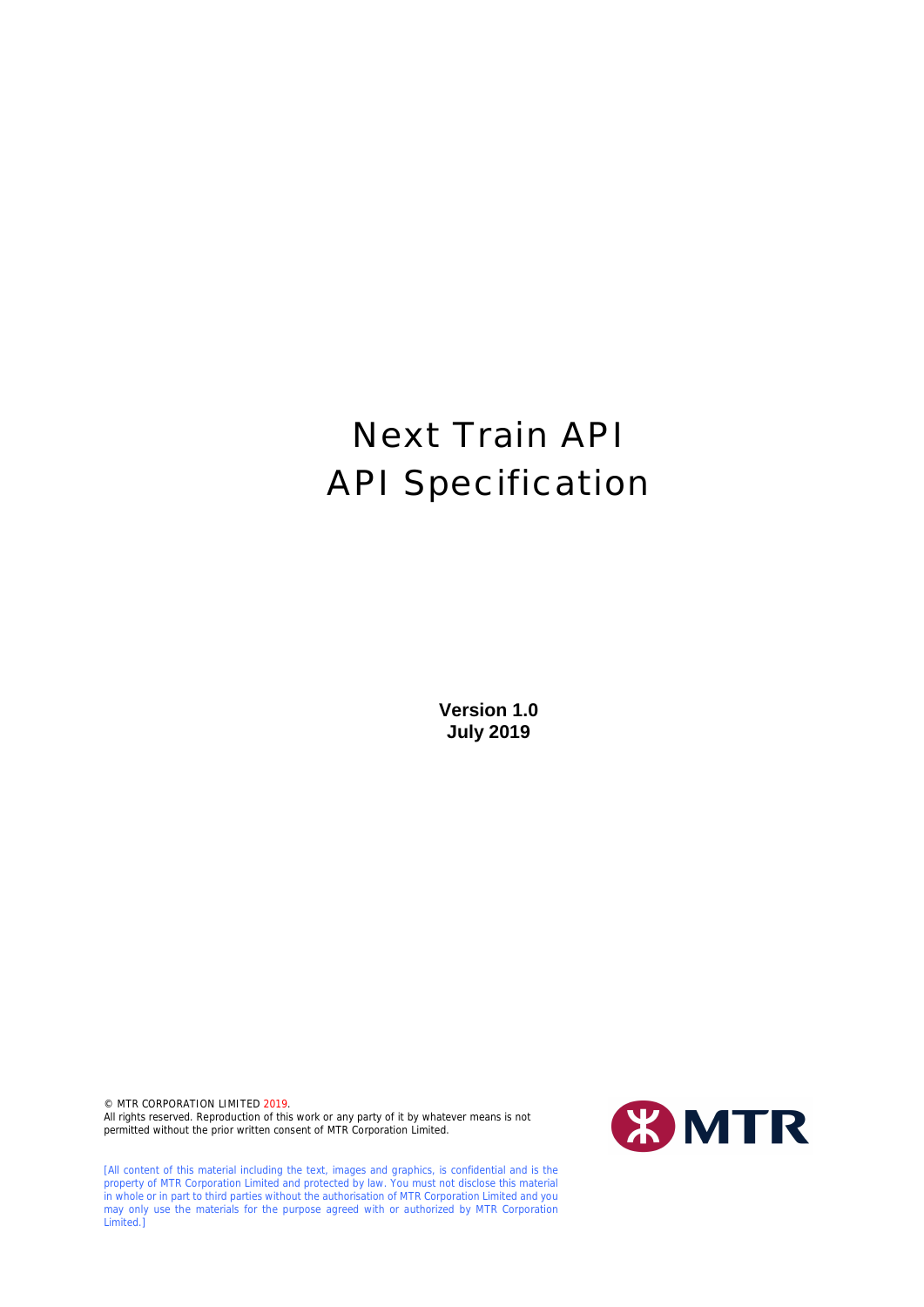

| <b>Version</b> | Details of Change | <b>Effective Date</b> |
|----------------|-------------------|-----------------------|
| 1.0            | Initial Release.  | 18 July, 2019         |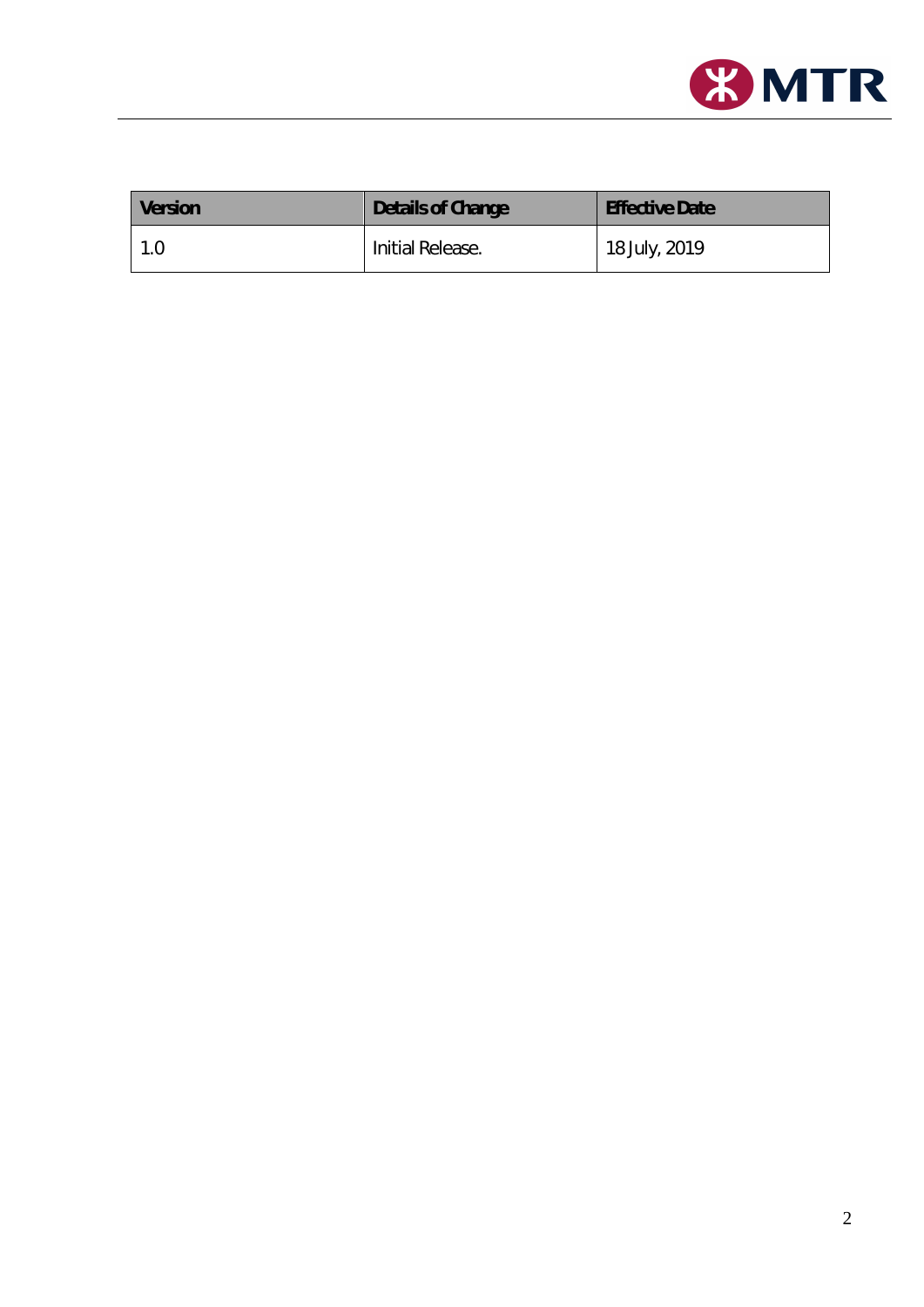

# **Table of Contents**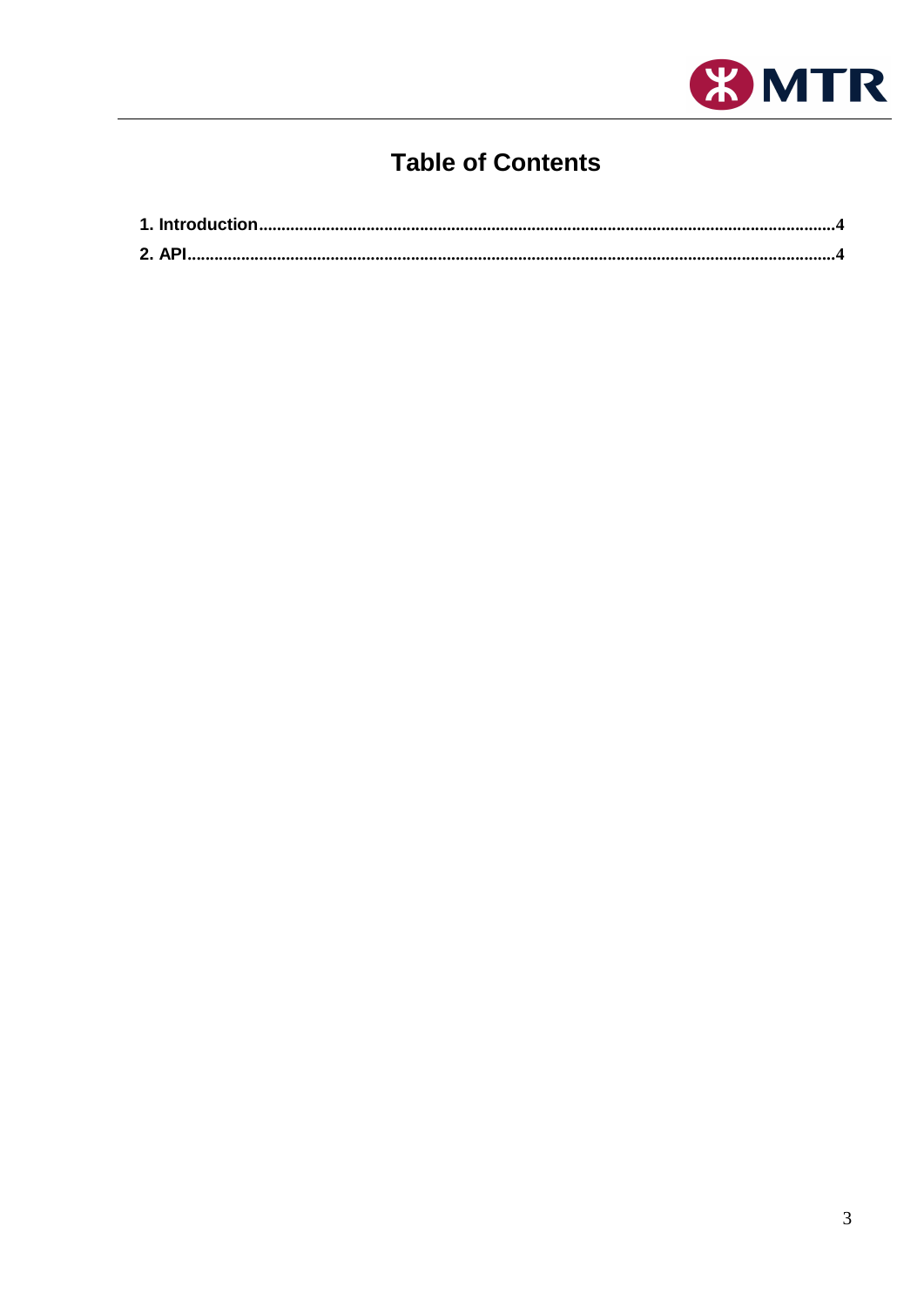

# <span id="page-3-0"></span>**1. Introduction**

The Next Train API provides the train arrival schedule for MTR Airport Express Line, Tung Chung Line, West Rail Line and Tseung Kwan O Line.

# <span id="page-3-1"></span>**2. API**

**API Type:** REST **HTTP Method:** GET **Resource URL:** <https://rt.data.gov.hk/v1/transport/mtr/getSchedule.php>

#### **Parameters**:

The following table shows the required variables when using the API. Valid result will be returned only if the combination of parameter 1(line) and parameter 2(sta) is correct

| Parameter 1 (line) | <b>Description</b>     | Parameter 2 (sta) | <b>Description</b> |  |  |
|--------------------|------------------------|-------------------|--------------------|--|--|
| <b>AEL</b>         |                        | <b>HOK</b>        | Hong Kong          |  |  |
|                    |                        | <b>KOW</b>        | Kowloon            |  |  |
|                    | <b>Airport Express</b> | <b>TSY</b>        | <b>Tsing Yi</b>    |  |  |
|                    |                        | <b>AIR</b>        | Airport            |  |  |
|                    |                        | <b>AWE</b>        | AsiaWorld Expo     |  |  |
|                    |                        |                   |                    |  |  |
|                    |                        | <b>HOK</b>        | Hong Kong          |  |  |
|                    |                        | <b>KOW</b>        | Kowloon            |  |  |
|                    |                        | <b>OLY</b>        | Olympic            |  |  |
| <b>TCL</b>         |                        | <b>NAC</b>        | Nam Cheong         |  |  |
|                    | Tung Chung Line        | LAK               | Lai King           |  |  |
|                    |                        | <b>TSY</b>        | <b>Tsing Yi</b>    |  |  |
|                    |                        | <b>SUN</b>        | Sunny Bay          |  |  |
|                    |                        | <b>TUC</b>        | Tung Chung         |  |  |
|                    |                        |                   |                    |  |  |
|                    | <b>West Rail Line</b>  | <b>HUH</b>        | Hung Hom           |  |  |
|                    |                        | <b>ETS</b>        | East Tsim Sha Tsui |  |  |
|                    |                        | <b>AUS</b>        | Austin             |  |  |
|                    |                        | <b>NAC</b>        | Nam Cheong         |  |  |
|                    |                        | <b>MEF</b>        | Mei Foo            |  |  |
| <b>WRL</b>         |                        | <b>TWW</b>        | Tsuen Wan West     |  |  |
|                    |                        | <b>KSR</b>        | Kam Sheung Road    |  |  |
|                    |                        | <b>YUL</b>        | Yuen Long          |  |  |
|                    |                        | <b>LOP</b>        | Long Ping          |  |  |
|                    |                        | <b>TIS</b>        | Tin Shui Wai       |  |  |
|                    |                        | <b>SIH</b>        | Siu Hong           |  |  |
|                    |                        | <b>TUM</b>        | <b>Tuen Mun</b>    |  |  |
|                    |                        |                   |                    |  |  |
|                    |                        | <b>NOP</b>        | North Point        |  |  |
|                    |                        | <b>QUB</b>        | Quarry Bay         |  |  |
| <b>TKL</b>         | Tseung Kwan O<br>Line  | <b>YAT</b>        | Yau Tong           |  |  |
|                    |                        | <b>TIK</b>        | Tiu Keng Leng      |  |  |
|                    |                        | <b>TKO</b>        | Tseung Kwan O      |  |  |
|                    |                        | <b>LHP</b>        | <b>LOHAS Park</b>  |  |  |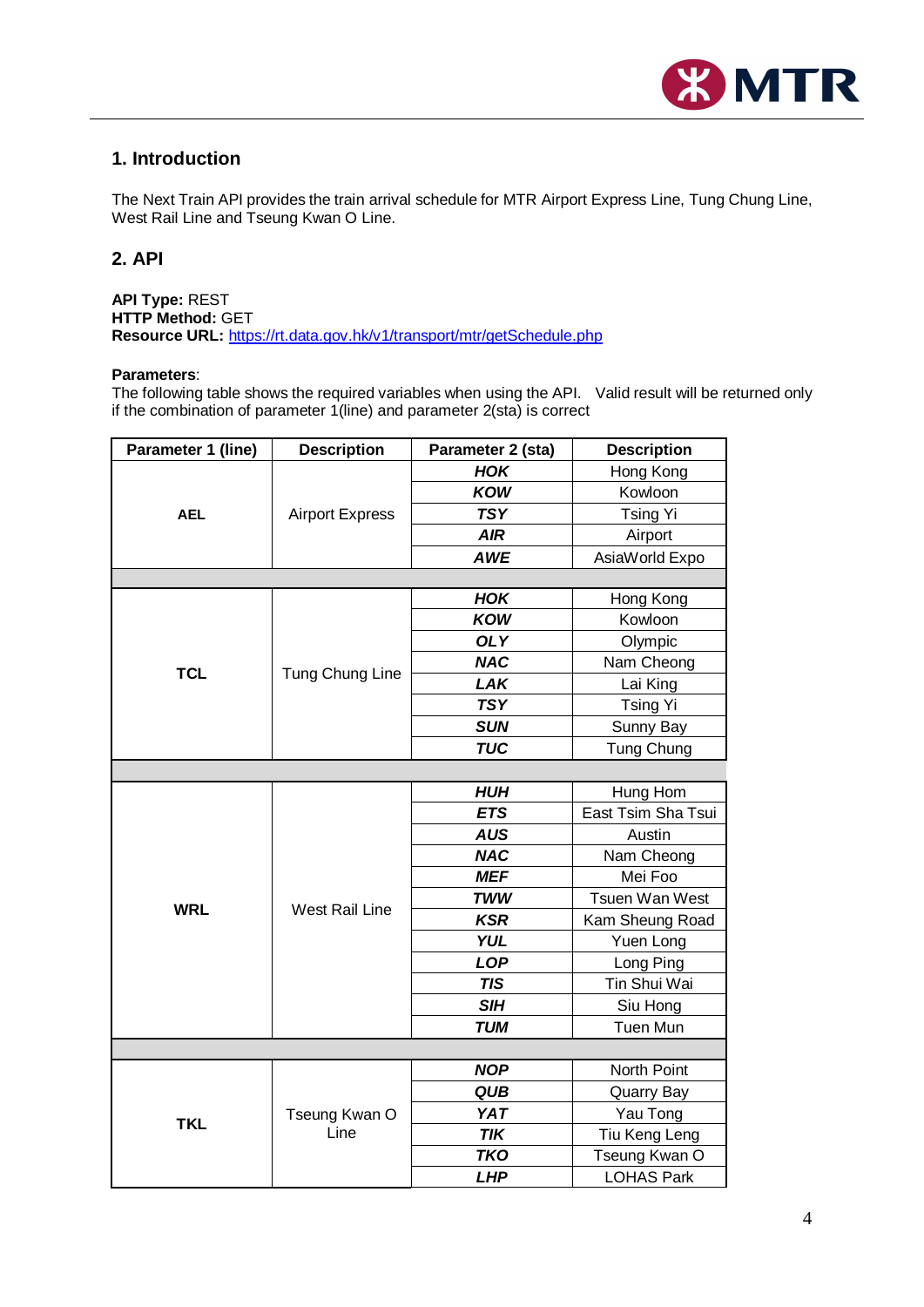

| HAH        | Hang Hau |
|------------|----------|
| <b>POA</b> | Po Lam   |

The following table shows the optional variable, *lang,* which specify the language of the retuned result. The default language is English.

| Parameter 3 (lang) - Optional | <b>Description</b>         |
|-------------------------------|----------------------------|
| ΕN                            | English (Default)          |
| ТC                            | <b>Traditional Chinese</b> |

### **Response Code**:

| <b>HTTP code</b> | <b>Definition</b>        |
|------------------|--------------------------|
| 200              | <b>Success</b>           |
| 429              | <b>Too Many Requests</b> |
| 500              | Internal Server Error    |

#### **Example Request (Success Case)**:

<https://rt.data.gov.hk/v1/transport/mtr/getSchedule.php?line=TKL&sta=TKO>

#### **Example Response**:

| { |                                   |                                   |                              |  |
|---|-----------------------------------|-----------------------------------|------------------------------|--|
|   | status: 1,                        |                                   |                              |  |
|   | message: "successful",            |                                   |                              |  |
|   | curr_time: "2019-06-05 15:16:53", |                                   |                              |  |
|   | sys_time: "2019-06-05 15:16:53",  |                                   |                              |  |
|   | isdelay: "N",                     |                                   |                              |  |
|   | data: {                           |                                   |                              |  |
|   | TKL-TKO: {                        |                                   |                              |  |
|   |                                   | curr_time: "2019-06-05 15:16:53", |                              |  |
|   |                                   | sys_time: "2019-06-05 15:16:53",  |                              |  |
|   |                                   | UP: [{                            |                              |  |
|   |                                   |                                   | ttnt: "2",                   |  |
|   |                                   |                                   | valid: "Y",                  |  |
|   |                                   |                                   | plat: "1",                   |  |
|   |                                   |                                   | time: "2019-06-05 15:17:00", |  |
|   |                                   |                                   | source: "-",                 |  |
|   |                                   |                                   | dest: "POA",                 |  |
|   |                                   |                                   | seq: "1"                     |  |
|   |                                   | $\},\{$                           |                              |  |
|   |                                   |                                   | ttnt: "6",                   |  |
|   |                                   |                                   | valid: "Y",                  |  |
|   |                                   |                                   | plat: "1",                   |  |
|   |                                   |                                   | time: "2019-06-05 15:21:00", |  |
|   |                                   |                                   | source: "-",                 |  |
|   |                                   |                                   | dest: "POA",                 |  |
|   |                                   |                                   | seq: "2"                     |  |
|   |                                   | }, $\{$                           |                              |  |
|   |                                   |                                   | ttnt: "8",                   |  |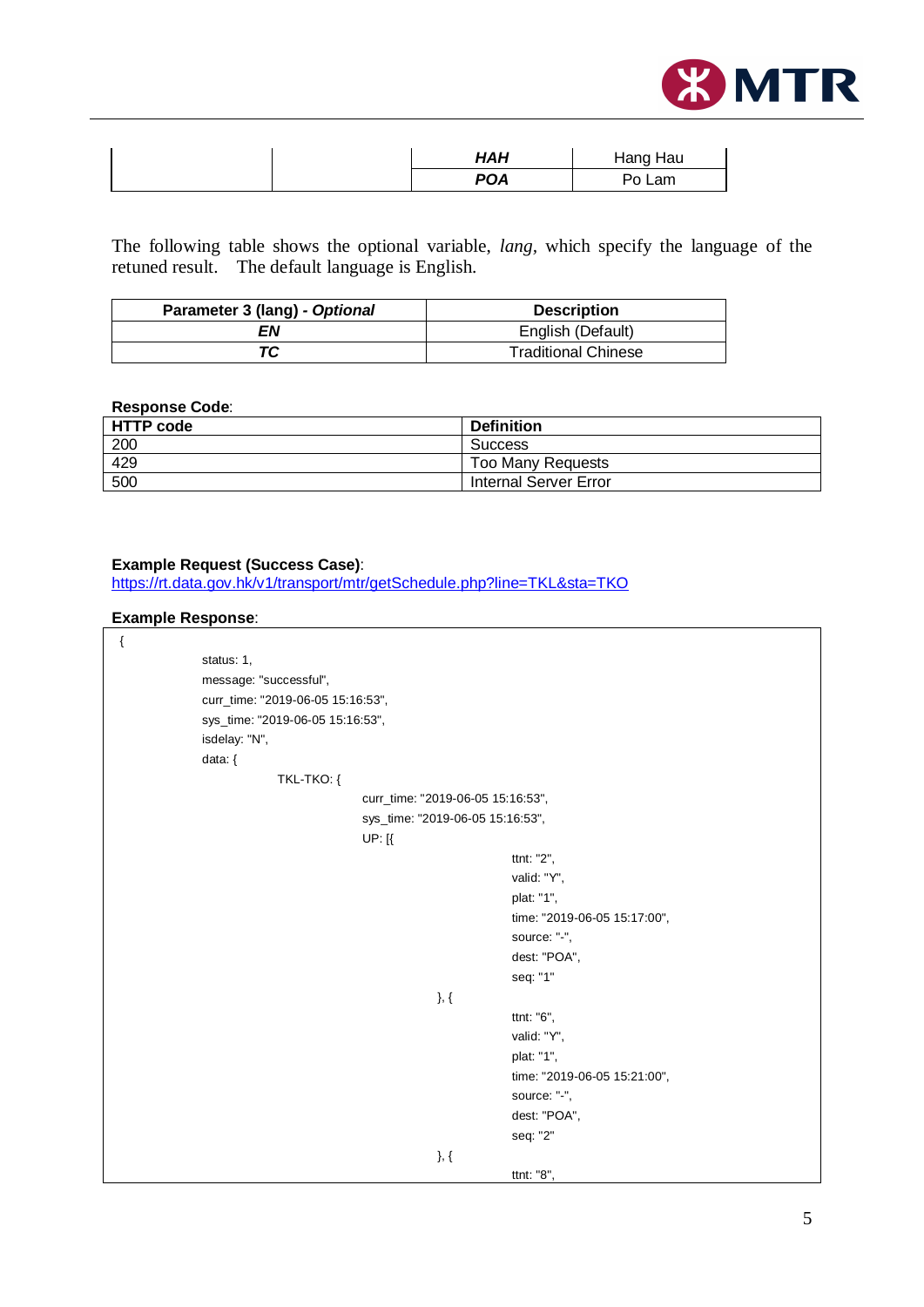

|      |                                |         | valid: "Y",                  |
|------|--------------------------------|---------|------------------------------|
|      |                                |         | plat: "1",                   |
|      |                                |         | time: "2019-06-05 15:25:00", |
|      |                                |         | source: "-",                 |
|      |                                |         | dest: "LHP",                 |
|      |                                |         | seq: "3"                     |
|      |                                |         |                              |
|      |                                | }, $\{$ |                              |
|      |                                |         | ttnt: "10",                  |
|      |                                |         | valid: "Y",                  |
|      |                                |         | plat: "1",                   |
|      |                                |         | time: "2019-06-05 15:26:00", |
|      |                                |         | source: "-",                 |
|      |                                |         | dest: "POA",                 |
|      |                                |         | seq: "4"                     |
|      |                                | }       |                              |
|      | ],                             |         |                              |
|      | DOWN: [{                       |         |                              |
|      |                                |         | ttnt: "3",                   |
|      |                                |         | valid: "Y",                  |
|      |                                |         | plat: "2",                   |
|      |                                |         | time: "2019-06-05 15:18:00", |
|      |                                |         | source: "-",                 |
|      |                                |         | dest: "NOP",                 |
|      |                                |         | seq: "1"                     |
|      |                                | }, $\{$ |                              |
|      |                                |         | ttnt: "7",                   |
|      |                                |         | valid: "Y",                  |
|      |                                |         | plat: "2",                   |
|      |                                |         | time: "2019-06-05 15:23:00", |
|      |                                |         | source: "-",                 |
|      |                                |         | dest: "NOP",                 |
|      |                                |         | seq: "2"                     |
|      |                                | }, $\{$ |                              |
|      |                                |         | ttnt: "10",                  |
|      |                                |         | valid: "Y",                  |
|      |                                |         | plat: "2",                   |
|      |                                |         | time: "2019-06-05 15:25:00", |
|      |                                |         | source: "-",                 |
|      |                                |         | dest: "TIK",                 |
|      |                                |         |                              |
|      |                                |         | seq: "3"                     |
|      |                                | }, $\{$ | ttnt: "12",                  |
|      |                                |         |                              |
|      |                                |         | valid: "Y",                  |
|      |                                |         | plat: "2",                   |
|      |                                |         | time: "2019-06-05 15:27:00", |
|      |                                |         | source: "-",                 |
|      |                                |         | dest: "NOP",                 |
|      |                                |         | seq: "4"                     |
|      |                                | $\}$    |                              |
|      | $\begin{array}{c} \end{array}$ |         |                              |
| $\}$ |                                |         |                              |
|      |                                |         |                              |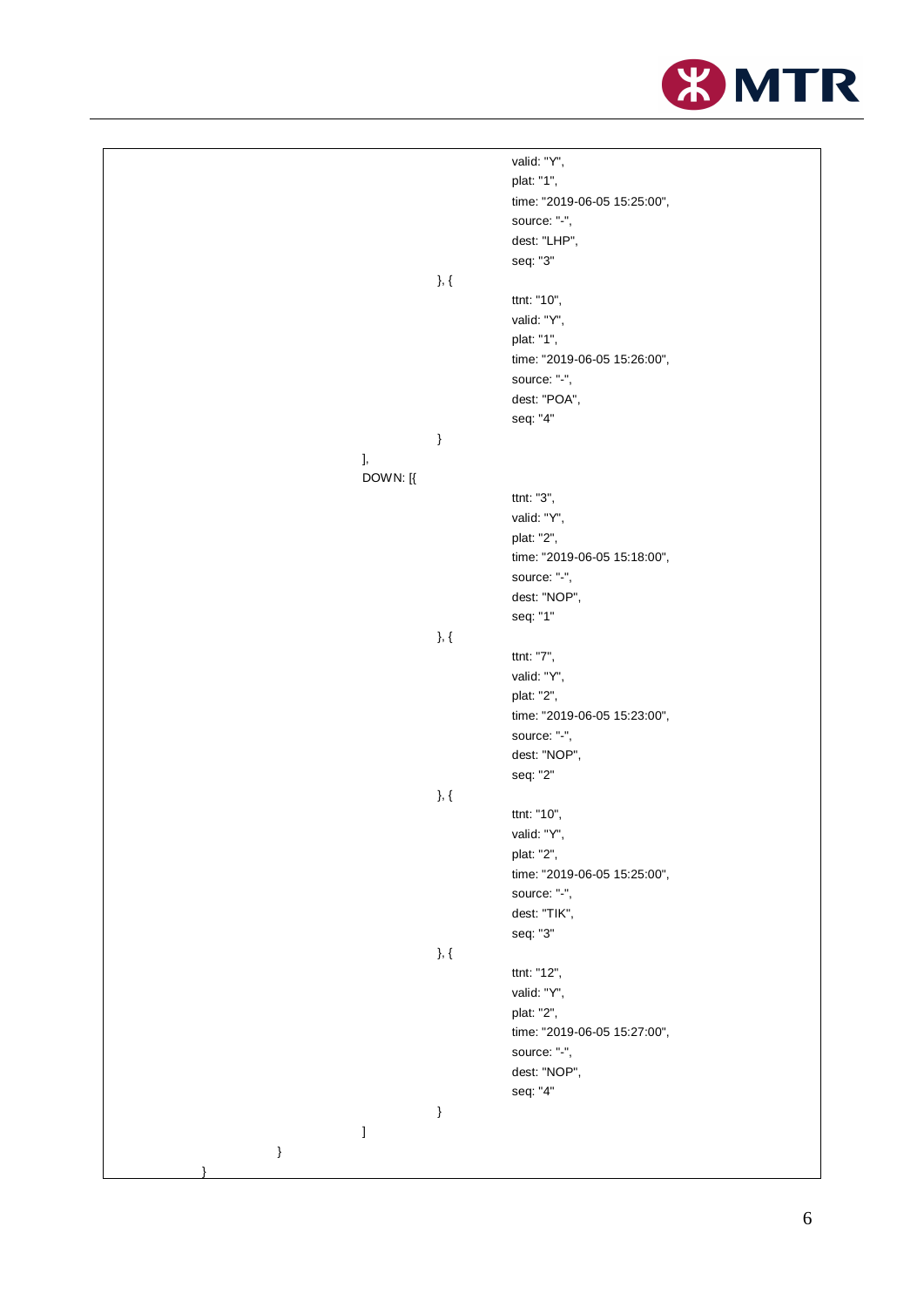

}

#### **Example Request (Special Train Services Arrangement Case)**:

<https://rt.data.gov.hk/v1/transport/mtr/getSchedule.php?line=TKL&sta=TKO&lang=en>

#### **Example Response**:

| status:<br>message: | "Special train service arrangements are now in place on this line. Please click here for more<br>information.", |
|---------------------|-----------------------------------------------------------------------------------------------------------------|
| url:<br>cur time:   | "https://www.mtr.com.hk/alert/alert_title_wap.html",<br>"2019-06-13 17:34:58",                                  |
|                     |                                                                                                                 |

## **Example Request (Data Absence)**:

<https://rt.data.gov.hk/v1/transport/mtr/getSchedule.php?line=TKL&sta=TKO&lang=en> **Example Response**:

| status: 1,             |
|------------------------|
| message: "successful", |
| curr_time: "-",        |
| sys_time: "-",         |
| isdelay: "Y",          |
| data: $\{$             |
| TKL-TKO: {             |
| curr_time: "-",        |
| sys_time: "-",         |
|                        |
|                        |
|                        |
|                        |

#### **Example Request (Last Train)**:

<https://rt.data.gov.hk/v1/transport/mtr/getSchedule.php?line=TKL&sta=TKO&lang=en>

#### **Example Response**:

| status: 1,                        |                                   |
|-----------------------------------|-----------------------------------|
| message: "successful",            |                                   |
| curr_time: "2019-06-13 01:10:42", |                                   |
| sys_time: "2019-06-13 01:10:42",  |                                   |
| isdelay: "N",                     |                                   |
| data: $\{$                        |                                   |
| TKL-TKO: {                        |                                   |
|                                   | curr_time: "2019-06-13 01:10:00", |
|                                   | sys_time: "2019-06-13 01:10:00",  |
| $UP:$ $K$                         |                                   |
|                                   | ttnt: "2",                        |
|                                   | valid: "Y",                       |
|                                   | plat: "1",                        |
|                                   | time: "2019-06-13 01:17:00",      |
|                                   | source: "-",                      |